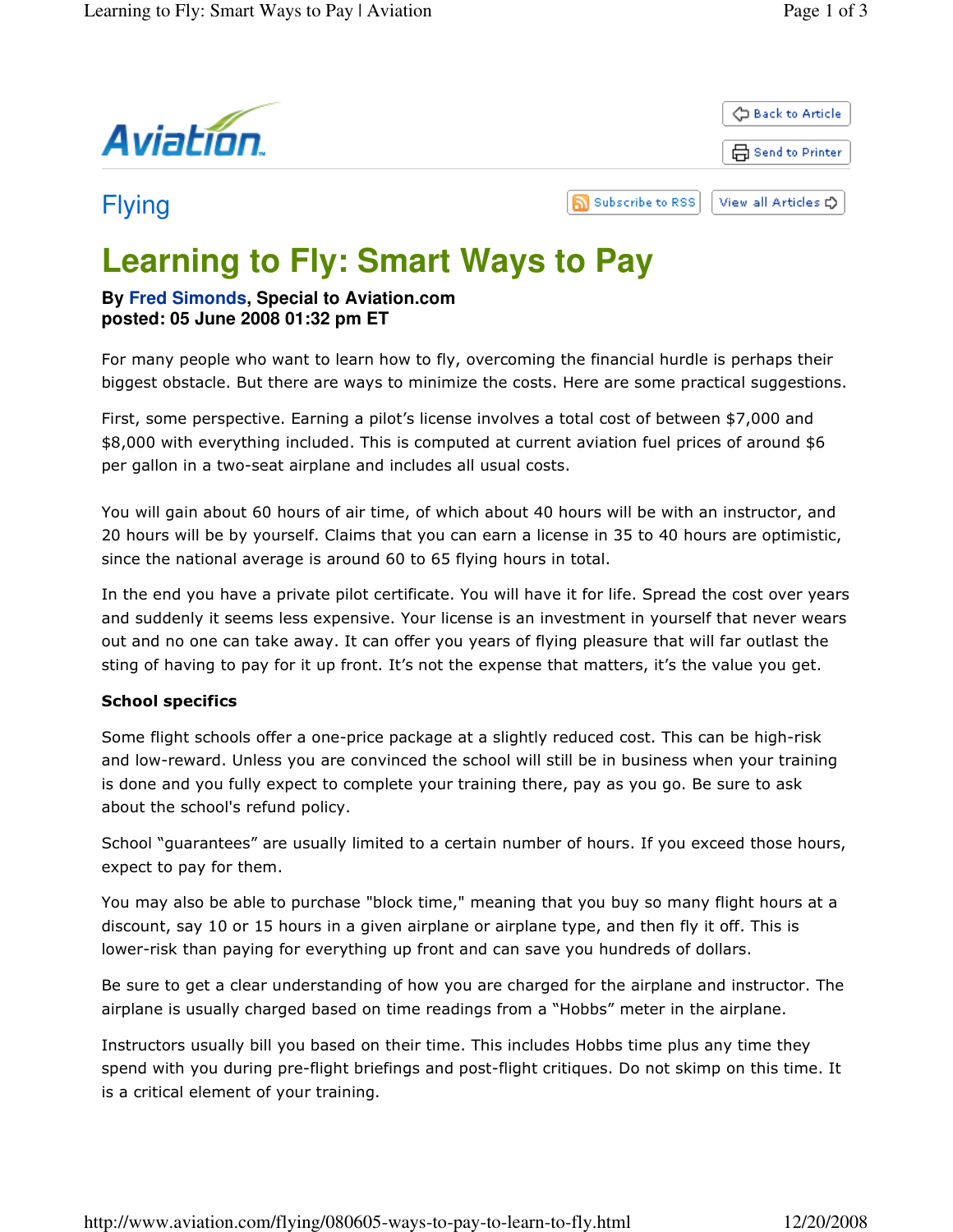Many schools offer financing programs, and their rates may be advantageous. The nonprofit Aircraft Owners and Pilots Association offers its Flight Funds program to qualified members.

If you can rent an airplane at what's called a "dry" rate, then do so. "Dry" means that you pay only for fuel you use. By contrast, "wet" rates include fuel cost but rates are set high enough to make sure the owner loses no money on fuel. Wet rates almost always include a fuel surcharge.

### Training with a flying club

Flying clubs are frequently overlooked as training sources. Nonprofit flying clubs can be a less expensive avenue to a license, and many have their own instructors who fly more for fun than pay. The cadre of instructors is likely to be older and more stable, since young instructors gravitate to for-profit schools while they chase that elusive airline job. Clubs offer more camaraderie and can be a wonderful, non-commercial environment in which to learn.

#### Your flight training budget

A typical budget to earn a private pilot certificate in the U.S would include the following items:

● 40 hours of dual instruction, including the airplane at \$80 per hour and instructor at \$50 per hour, and usually not subject to sales tax: \$5,200

- 20 hours of solo flying by yourself at \$80 per hours: \$1,600
- Books and study materials, perhaps including a DVD ground school: \$300
- Aviation charts and an airport/facility directory: \$30
- A flight computer (really a circular slide rule) and chart plotter: \$30
- The fee for the FAA written test: \$90
- An FAA Class III medical certificate: \$70
- Flight-test fee for an FAA-approved examiner: \$350

The above typical costs add up to a total cost of \$7,670. But take note: prices can vary significantly depending on location.

#### Money-saving tips

You can minimize the cost and accelerate your training by flying as often as possible, at least once a week and preferably twice or even more. You will forget less and retain more if you fly on a systematic, frequent schedule.

Fly Microsoft Flight Simulator at home. The more exposure you get and the deeper you immerse yourself, the less time and expense you will incur.

Some students work for flight schools doing scheduling, aircraft cleaning, fueling airplanes and the like. This is a great way to gain exposure and experience and help offset some of the cost. Some schools also offer an employee discount.